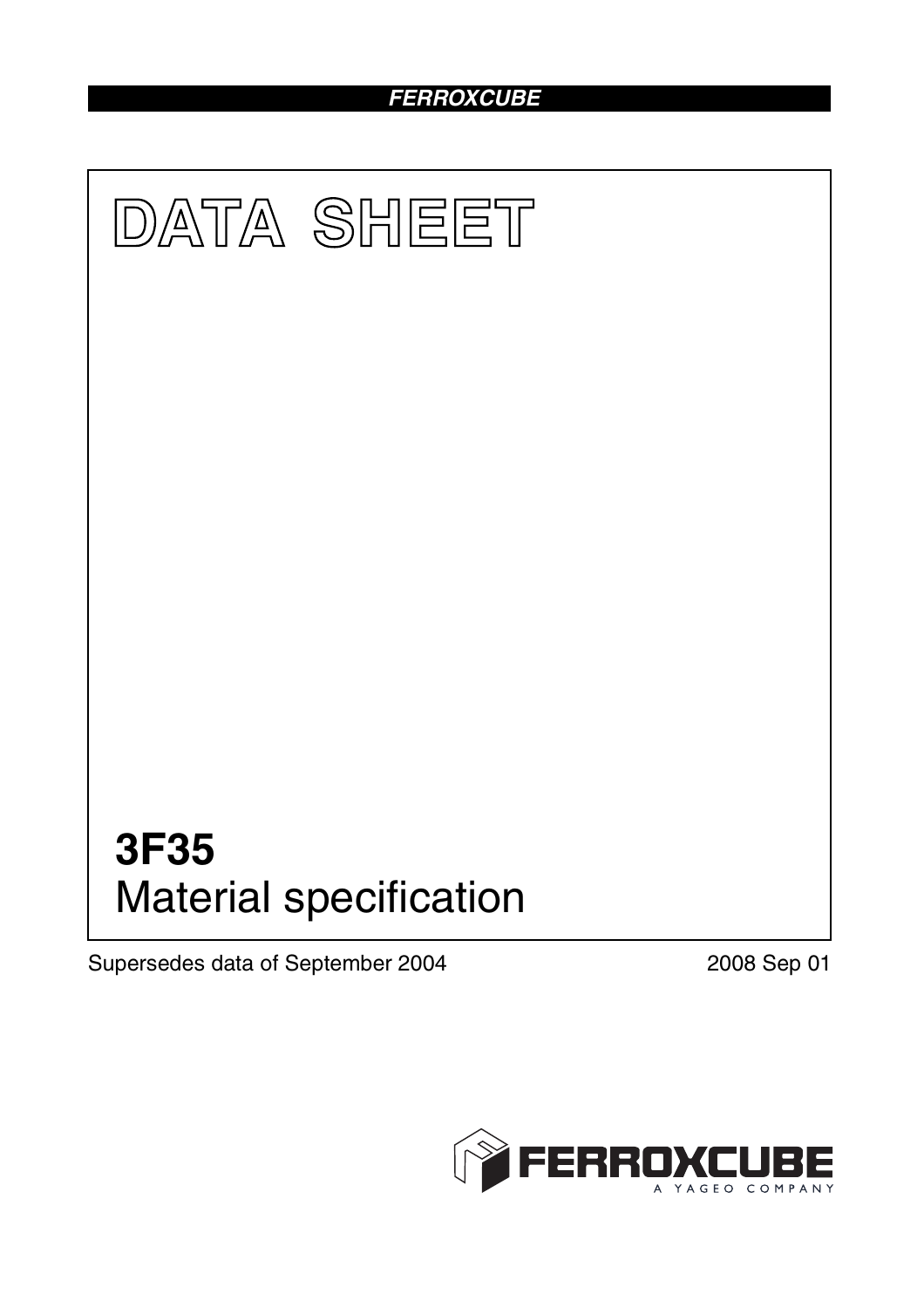# Material specification 3F35

#### **3F35 SPECIFICATIONS**

A medium to high frequency power material for use in power and general purpose transformers at frequencies of 0.5 - 1 MHz.

|             | <b>CONDITIONS</b>            | <b>VALUE</b>   | <b>UNIT</b>       |
|-------------|------------------------------|----------------|-------------------|
| μi          | 25 °C; ≤10 kHz;<br>$0.25$ mT | 1400 ±20%      |                   |
| $\mu_{a}$   | 100 °C; 25 kHz;<br>200 mT    | $\approx$ 2400 |                   |
| B           | 25 °C; 10 kHz;<br>1200 A/m   | $\approx 500$  | mT                |
|             | 100 °C; 10 kHz;<br>1200 A/m  | $\approx 420$  |                   |
| $P_v$       | 100 °C; 400 kHz;<br>50 mT    | $\approx 60$   | $\mathrm{kW/m^3}$ |
|             | 100 °C; 500 kHz;<br>50 mT    | $\approx 90$   |                   |
|             | 100 °C; 500 kHz;<br>100 mT   | $\approx 700$  |                   |
| ρ           | DC: 25 °C                    | $\approx$ 10   | $\Omega$ m        |
| $T_{\rm C}$ |                              | $\geq 240$     | °C                |
| density     |                              | $\approx 4750$ | kg/m <sup>3</sup> |





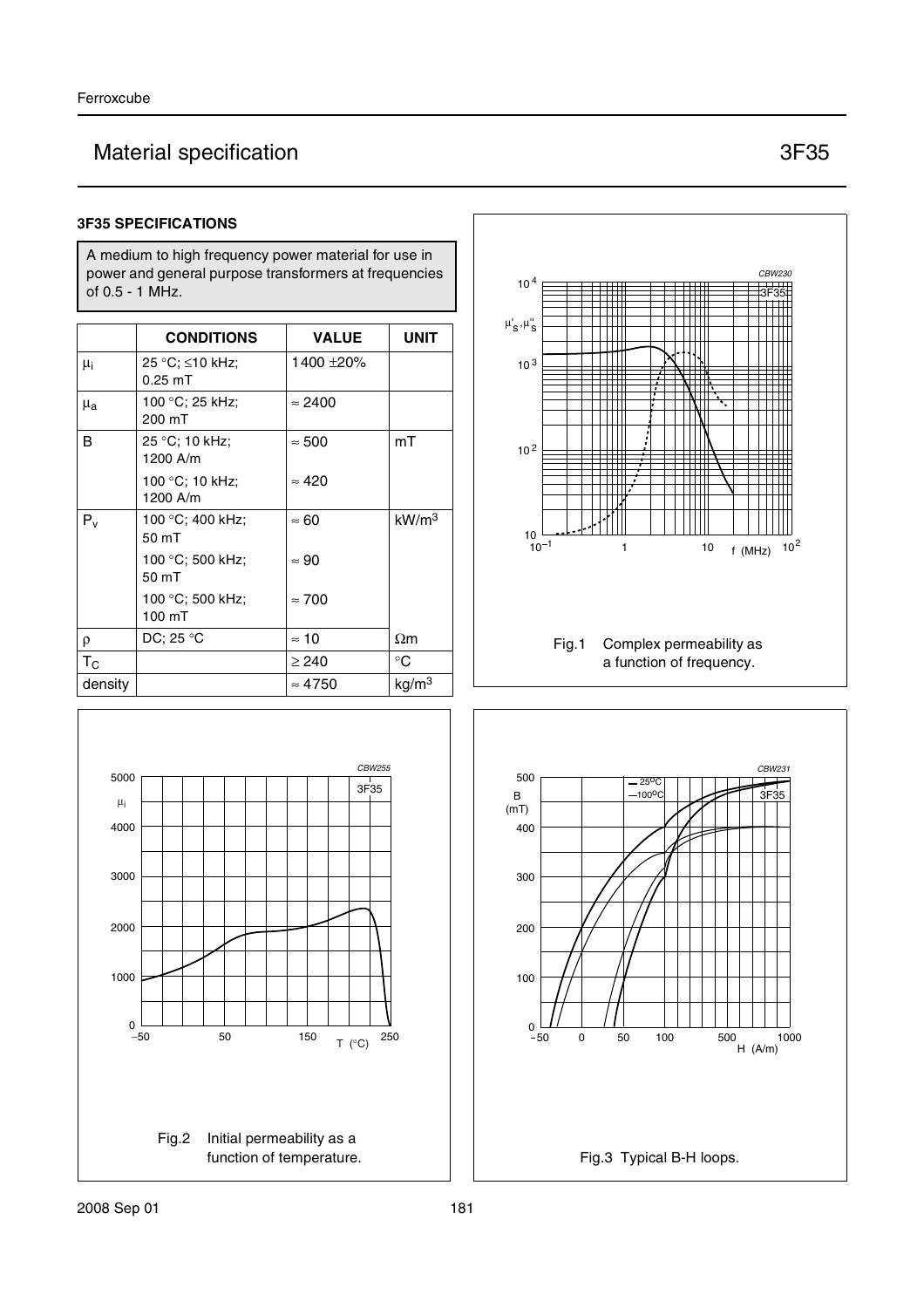## Material specification 3F35